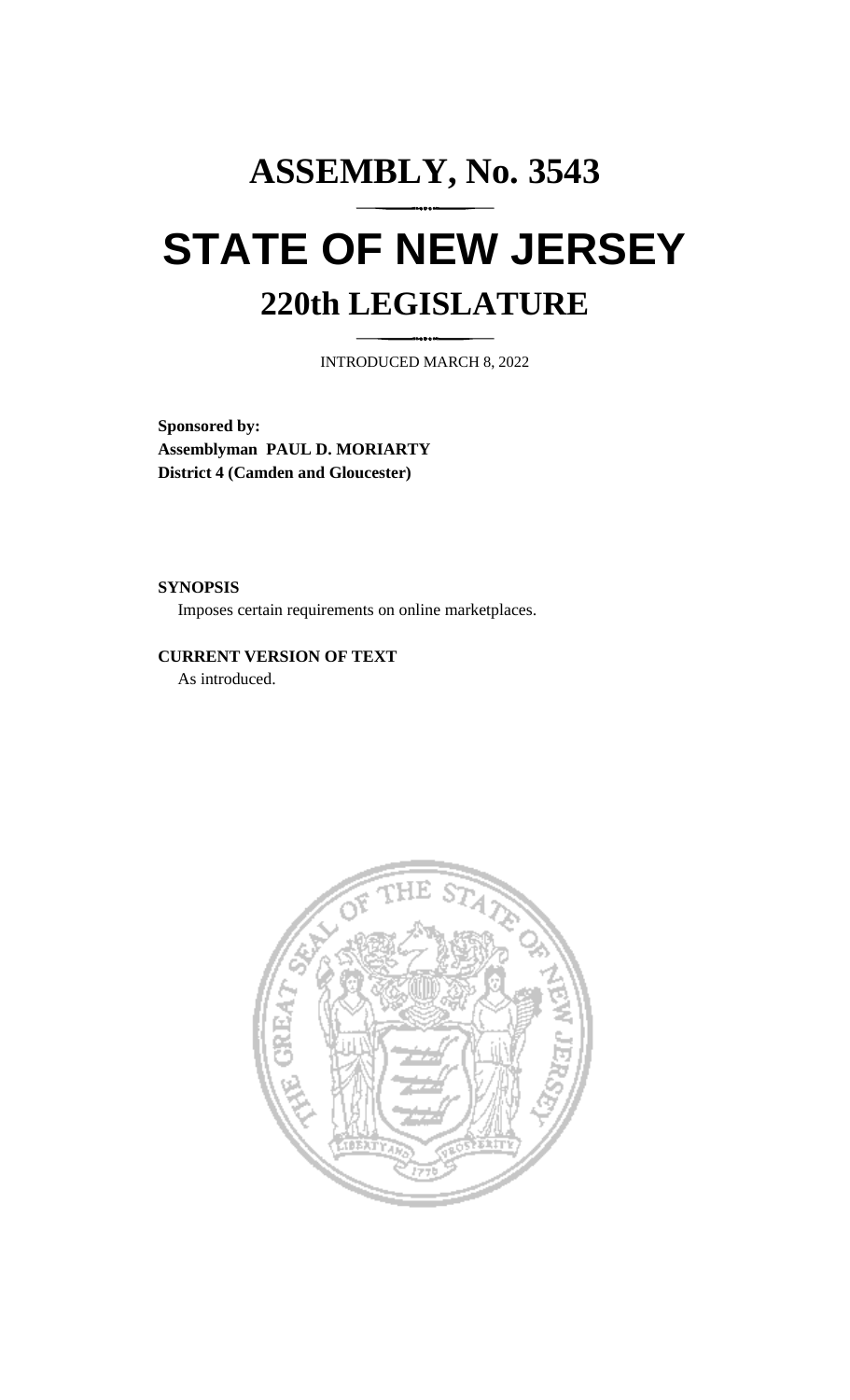**AN ACT** concerning online marketplaces and supplementing P.L.1960, c.39 (C.56:8-1 et seq.). **BE IT ENACTED** *by the Senate and General Assembly of the State of New Jersey:* 1. a. Every online marketplace shall require every high- volume third-party seller on the online marketplace's platform to provide the online marketplace with the following information within 10 days of qualifying as a high-volume third-party seller on the platform: (1) a bank account number or, if the high-volume third-party seller does not have a bank account, the name of the payee for payments issued by the online marketplace to the high-volume third-party seller. The bank account or payee information may be provided by the high-volume third-party seller to the online marketplace or to a payment processor or other third party contracted by the online marketplace to maintain the information if the online marketplace ensures that the online marketplace can obtain the information on demand from the payment processor or other third party; (2) contact information for the high-volume third-party seller, including: (a) if the high-volume third-party seller is an individual, the individual's name; (b) if the high-volume third-party seller is not an individual, one of the following forms of contact information: a copy of a valid government-issued identification for an individual acting on behalf of the high-volume third-party seller, including the individual's name; or a copy of a valid government-issued record or tax document, including the business name and physical address of the high-volume third-party seller; (3) a business tax identification number or, if the high-volume third-party seller does not have a business tax identification number, a taxpayer identification number; (4) a current working telephone number; and (5) a current working email address. b. An online marketplace shall: (1) notify, on at least an annual basis, each high-volume third- party seller on the online marketplace's platform of the requirement to keep the information collected pursuant to subsection a. of this section current; and (2) require a high-volume third-party seller on the online marketplace's platform to, not later than 10 days after receiving the notice pursuant to paragraph (1) of this subsection, electronically certify that the high-volume third-party seller has provided a change to the information provided pursuant to subsection a. of this section to the online marketplace or there have been no changes to the high-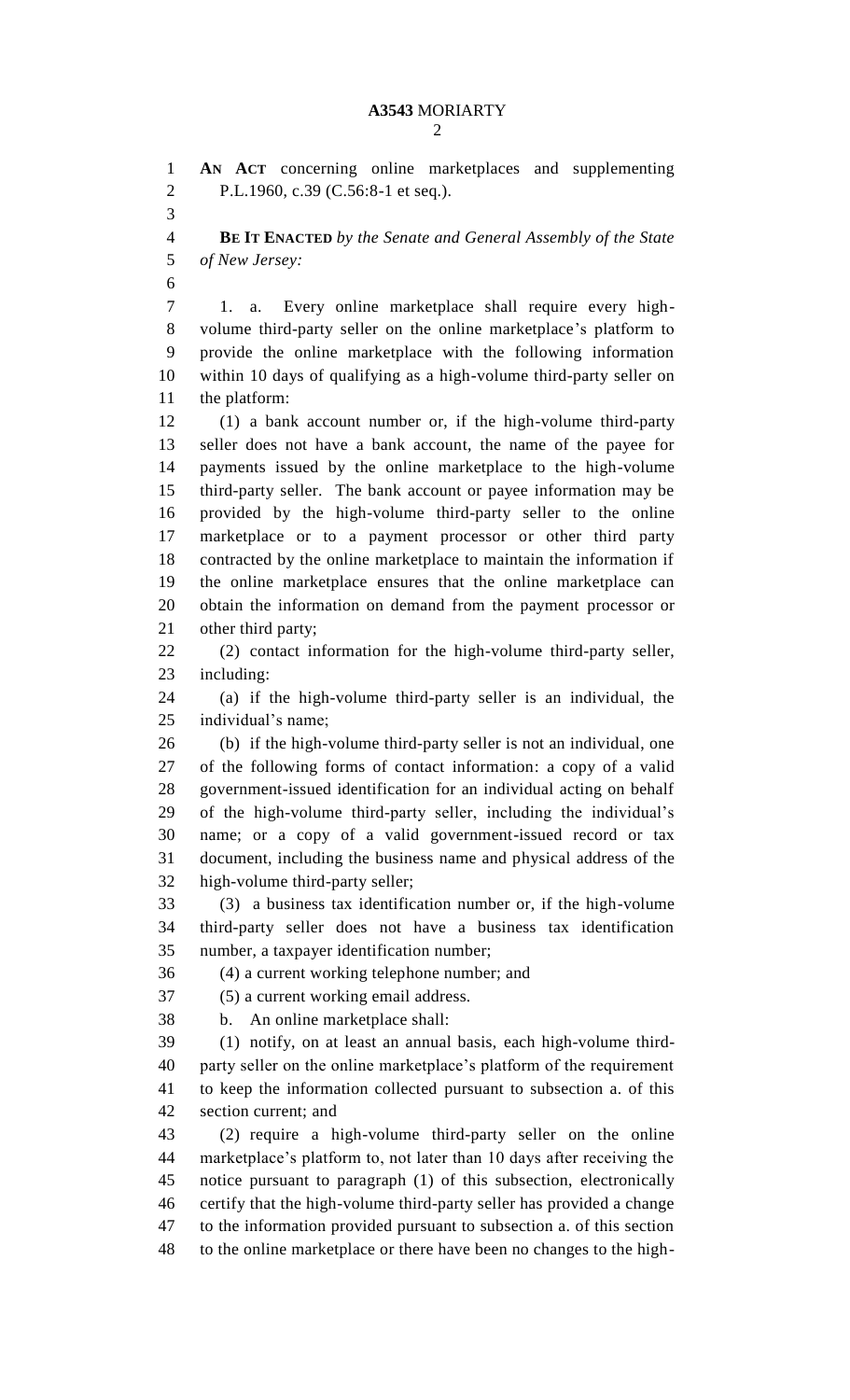volume third-party seller's information provided pursuant to subsection a. of this section.

 c. If a high-volume third-party seller does not comply with the requirements contained in subsection b. of this section, the online marketplace shall, after providing the high-volume third-party seller with a written or electronic notice and an opportunity to comply with the requirements contained in subsection b. of this section, suspend the future sales activity of the high-volume third-party seller, not later than 10 days after the issuance of the second notice, until the seller complies with the requirements of subsection b. of this section.

 d. An online marketplace shall verify the information collected pursuant to subsection a. of this section within 10 days of collection and any changes to the information collected pursuant to subsection a. of this section within 10 days after being notified of the change by a high-volume third-party seller pursuant to paragraph (2) of subsection b. of this section.

 e. If a high-volume third-party seller provides a copy of a valid government-issued record or tax document pursuant to subparagraph (b) of paragraph (2) of subsection a. of this section, the information contained in the record or tax document shall be presumed to be verified as of the date of issuance of the record or tax document.

 f. Data collected solely to comply with the requirements of this section may not be used for any other purpose unless required by federal or State law. An online marketplace shall implement and maintain reasonable security procedures and practices, including administrative, physical, and technical safeguards, appropriate to the nature of the data collected under this section and the purposes for which the data will be used, to protect the data from unauthorized use, disclosure, access, destruction, or modification.

 g. An online marketplace shall require a high-volume third- party seller that has an aggregate total of \$20,000 or more in annual gross revenues on the online marketplace and uses the online marketplace's platform to:

 (1) provide the information required pursuant to subsection h. of this section to the online marketplace; and

 (2) disclose the information required pursuant to subsection h. of this section to a consumer in a conspicuous manner in the order confirmation message or other document or communication made to the consumer after a purchase is finalized and in the consumer's account transaction history.

 h. Except as provided in subsection i. of this section, a high- volume third-party seller as described in subsection g. of this section shall provide and disclose the following information in accordance with the provisions of subsection g. of this section:

 (1) the identity of the high-volume third-party seller, including the full name of the high-volume third-party seller, which may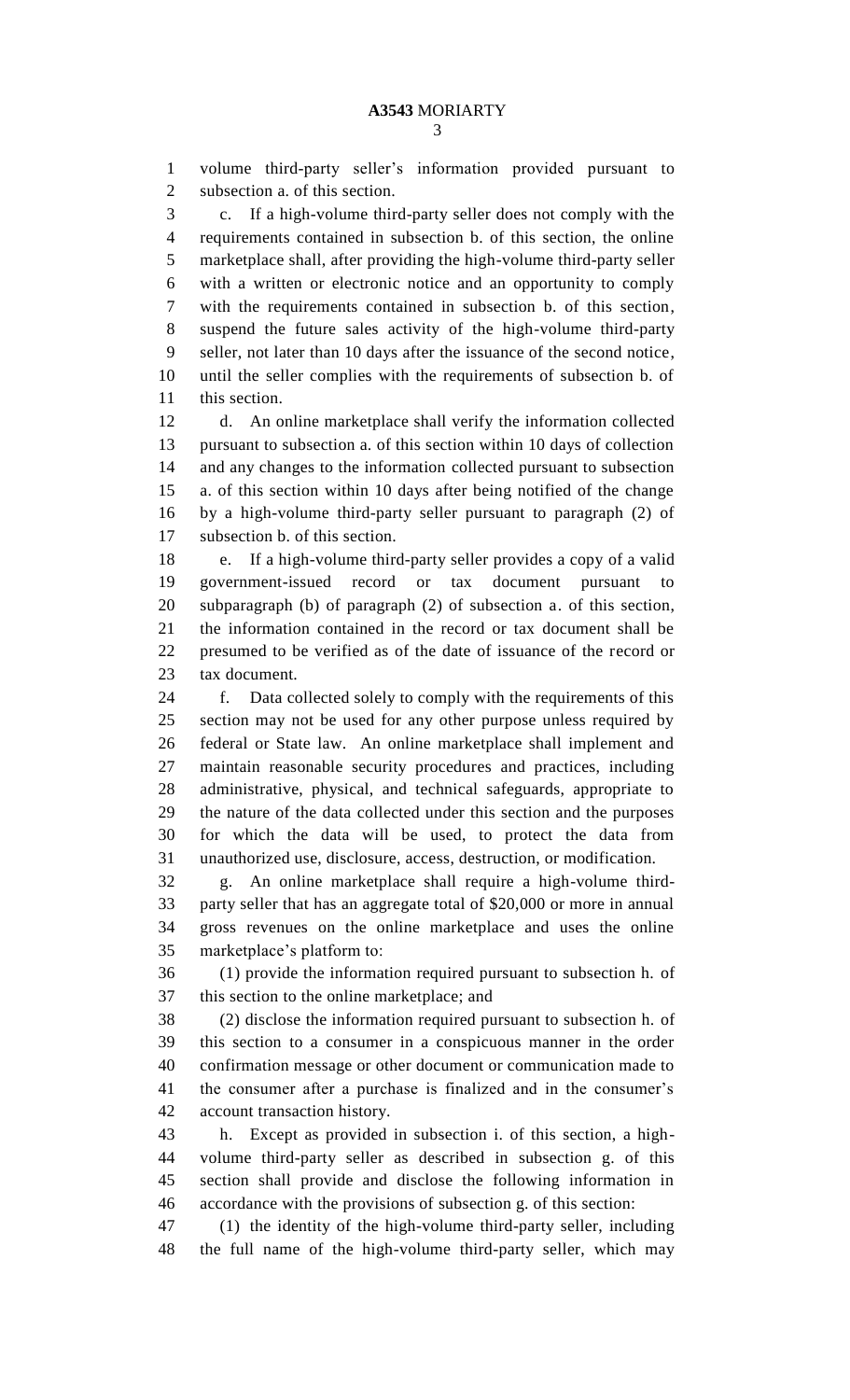include the high-volume third party seller's name or company name or the name by which the high-volume third-party seller or company operates on the online marketplace;

(2) the physical address of the high-volume third-party seller;

 (3) the contact information for the high-volume third-party seller to allow for the direct, unhindered communication with the high-volume third-party seller by a user of the online marketplace, including any of the following: a current working telephone number, a current working email address, and any other means of direct electronic messaging provided by the online marketplace; provided, however, the requirements of this subparagraph shall not prevent an online marketplace from preventing fraud, abuse, or spam through the communication; and

 (4) whether the high-volume third-party seller used a different seller than listed on the product listing, prior to purchase, to supply a consumer product to a consumer and, upon the request of an authenticated purchaser, the information required pursuant paragraphs (1), (2), and (3) of this subsection relating to the different seller.

 i. Subject to the limitations pursuant to subsection j. of this section, upon request of a high-volume third-party seller, an online marketplace may provide for the partial disclosure of the information required under subparagraphs (1), (2), and (3) of subsection h. of this section to a consumer in accordance with the provisions of this subsection.

 If the high-volume third-party seller certifies to the online marketplace that the high-volume third-party seller does not have a business address and only has a residential street address, or has a combined business and residential address, the online marketplace may:

 (1) disclose to the consumer only the country, and, if applicable, the state where the high-volume third-party seller resides;

 (2) inform the consumer that there is no business address available for the high-volume third-party seller and that consumer inquiries should be submitted to the high-volume third-party seller by telephone, email, or any other means of electronic messaging provided to the high-volume third-party seller by the online marketplace;

 (3) if the high-volume third-party seller certifies to the online marketplace that the high-volume third-party seller is a business that has a physical address for product returns, disclose the high- volume third-party seller's physical address for product returns; and (4) if the high-volume third-party seller certifies to the online marketplace that the high-volume third-party seller does not have a telephone number other than a personal telephone number, inform the consumer that there is no telephone number available for the high-volume third-party seller and consumer inquiries should be submitted to the high-volume third-party seller's email address or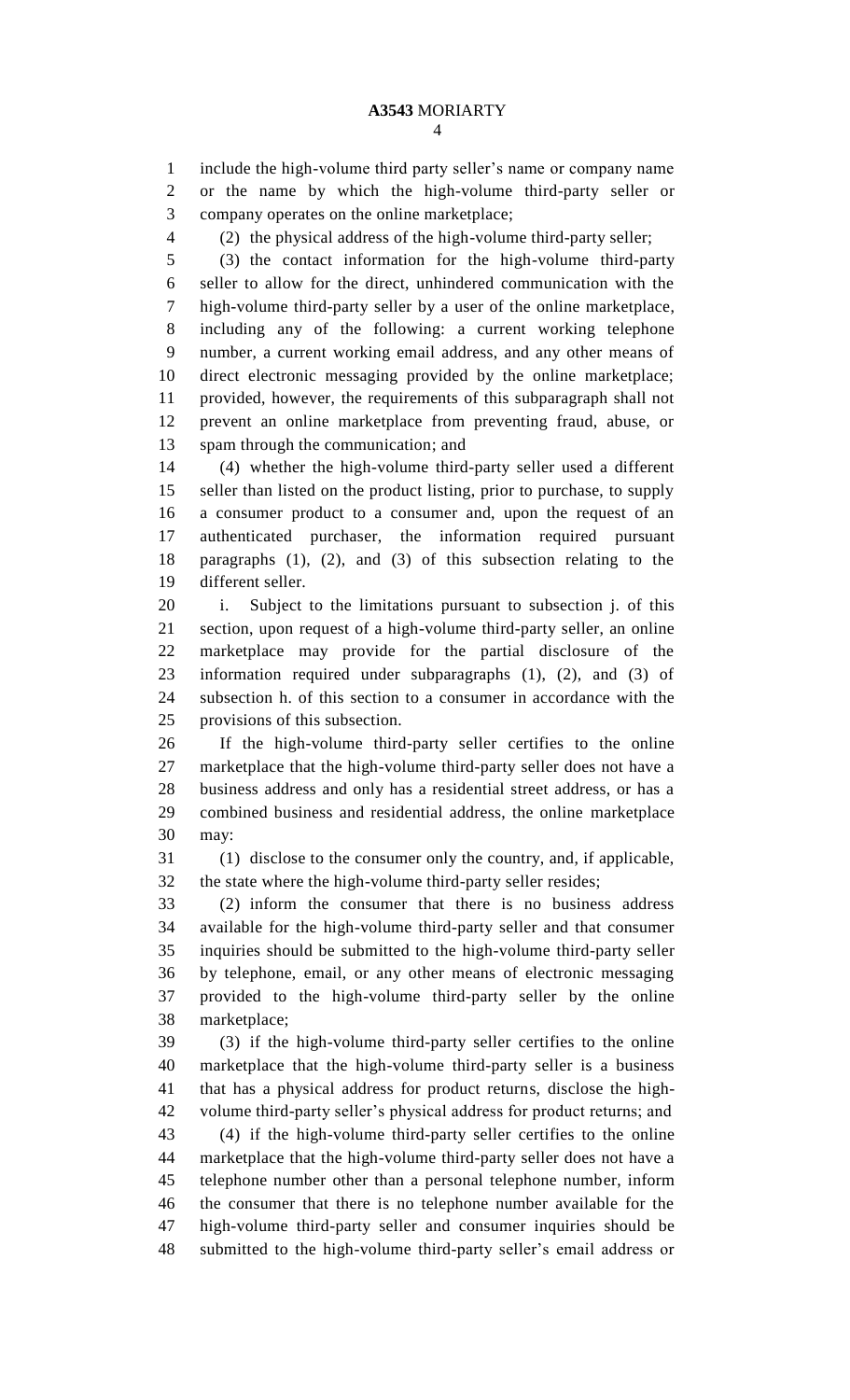other means of electronic messaging provided to the seller by the online marketplace.

3 i. If an online marketplace becomes aware that a high-volume third-party seller has made a false representation to the online marketplace to justify a partial disclosure pursuant to subsection i. of this section or the high-volume third-party seller has requested and received an authorization for a partial disclosure pursuant to subsection i. of this section and has not provided responsive answers within a reasonable timeframe to a consumer inquiry submitted to the high-volume third-party seller in accordance with subsection i. of this section, the online marketplace shall, after providing the high-volume third-party seller with a written or electronic notice and an opportunity to respond, suspend the future 14 sales activity of the high-volume third-party seller, not later than 10 days after the issuance of the notice, unless the high-volume third- party seller consents to the disclosure of the identity information required pursuant to paragraphs (1), (2), and (3) of subsection h. of 18 this section.

 k. An online marketplace shall, in a clear and conspicuous manner, disclose to a consumer on every product listing of a high- volume third-party seller a reporting mechanism that allows for electronic and telephonic reporting of suspicious marketplace activity to the online marketplace.

 l. If a high-volume third-party seller does not comply with the requirements to provide and disclose information under this section, the online marketplace shall, after providing the seller with a written or electronic notice and an opportunity to provide or disclose the information, suspend the future sales activity of the high-volume third-party seller, not later than 10 days after the issuance of the notice, until the high-volume third-party seller complies with the requirements under this section.

 m. (1) If the Attorney General has reason to believe that an online marketplace has violated or is violating the provisions of this section or regulations promulgated pursuant to paragraph (3) of this subsection, which affect a resident of this State, the Attorney General may bring a civil action to do any of the following:

(a) enjoin an additional violation by the defendant;

 (b) enforce compliance with the provisions of this section or regulations promulgated pursuant to paragraph (3) of this subsection;

 (c) obtain civil penalties in an amount specified in the regulations promulgated pursuant to paragraph (3) of this subsection; and

 (d) obtain other damages, restitution, compensation, or other remedies as authorized under the laws of this State.

 (2) Nothing in paragraph (1) of this subsection shall be construed to prevent the Attorney General from exercising the powers conferred by the laws of this State to conduct investigations,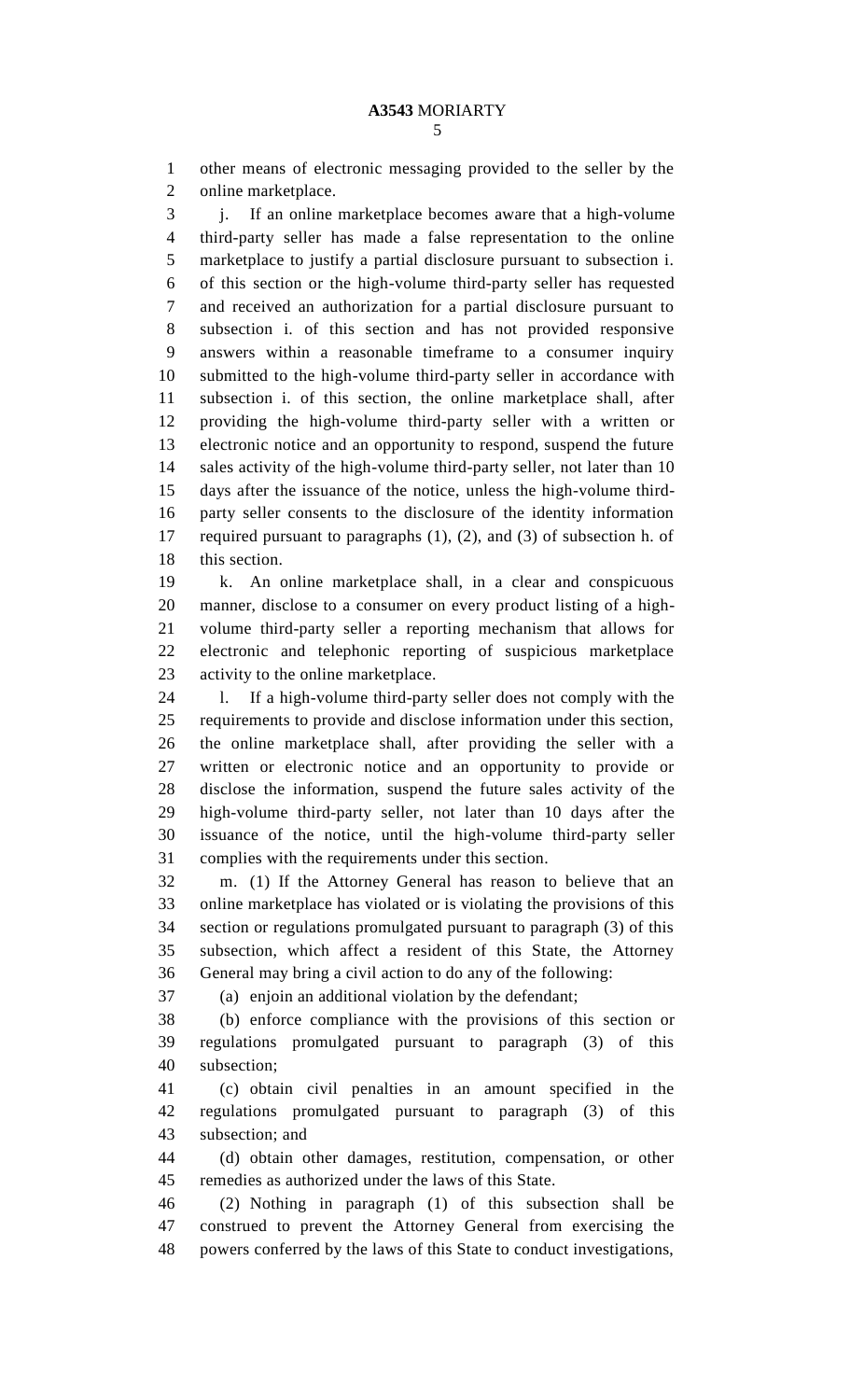administer oaths or affirmations, or compel the attendance of witnesses or the production of documentary and other evidence.

 (3) The Attorney General shall adopt rules and regulations pursuant to the "Administrative Procedure Act," P.L.1968, c.410 (C.52:14B-1 et seq.) as necessary to enforce the provisions of this section.

 n. A political subdivision may not establish, mandate, or otherwise require an online marketplace to collect or verify information from a high-volume third-party seller or disclose information to a consumer.

o. As used in this section:

 "Consumer product" means tangible personal property that is distributed in commerce and is normally used for personal, family, or household purposes, including personal property intended to be attached to or installed in real property without regard to whether the personal property is attached or installed.

 "High-volume third-party seller" means a participant in an online marketplace who is a third-party seller and who, for a continuous period of 12 months during the previous 24 months, has entered into at least 200 discrete sales or transactions of new or unused consumer products and an aggregate total of at least \$5,000 gross revenue. For purposes of calculating the number of discrete sales or transactions or the aggregate gross revenue, an online marketplace shall only count sales or transactions made through the online marketplace and for which payment was processed by the online marketplace directly or through the online marketplace's payment processor.

 "Online marketplace" means any person or entity that operates a consumer-directed, electronically based or accessed platform that meets the following criteria:

 (1) The platform includes features that allow for, facilitate, or enable a third-party seller to engage in the sale, purchase, payment, storage, shipping, or delivery of a consumer product in the United States;

 (2) The platform is used by a third-party seller for purposes specified under paragraph (1); and

 (3) The platform has a contractual or similar relationship with a consumer to govern the consumer's use of the platform to purchase a consumer product.

 "Seller" means a person who sells, offers to sell, or contracts to sell a consumer product through an online marketplace's platform.

 "Third-party seller" means a seller, independent of an online marketplace, who sells, offers to sell or contracts to sell a consumer product in the United States through an online marketplace. The term does not include the following:

(1) A seller who operates an online marketplace's platform; or

(2) A business entity that meets all of the following criteria: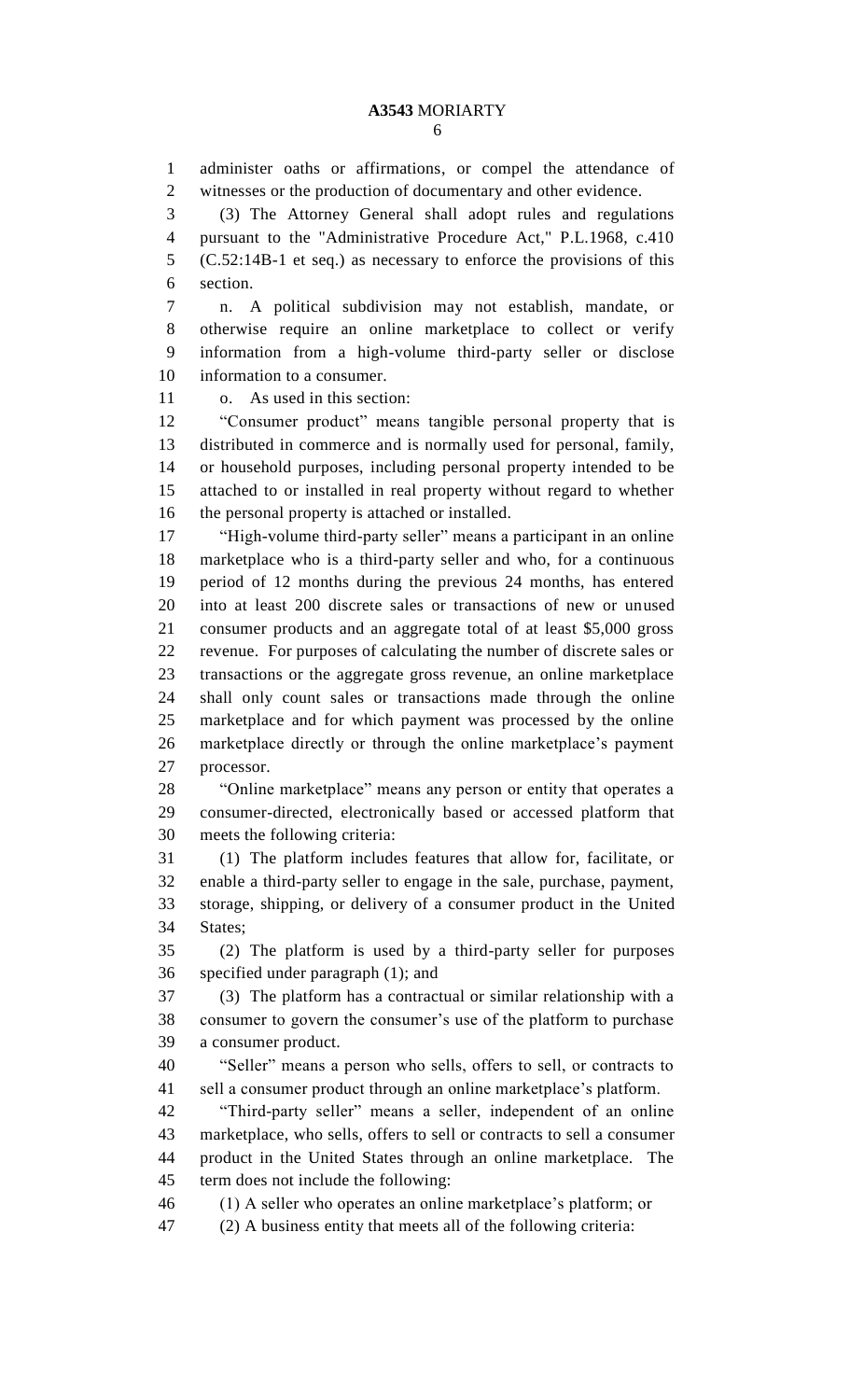## **A3543** MORIARTY

 (a) The business entity has made the business entity's name, business address, and contact information available to the public; (b) The business entity has an ongoing contractual relationship with an online marketplace to provide the online marketplace with the manufacturing, distribution, wholesaling, or fulfillment of the shipment of a consumer product; and (c) The business entity has provided the information required pursuant to subsection a. of this section to an online marketplace, which has been verified in accordance with this section. "Verify" means to confirm information provided to an online marketplace under this section, including the use of a method that enables the online marketplace to reliably determine the validity of the information corresponding to a seller or an individual acting on the seller's behalf and confirm the information is not misappropriated or falsified. 2. This act shall take effect on the first day of the sixth month after enactment. STATEMENT This bill imposes certain requirements on online marketplaces. Under the provisions of this bill, every online marketplace is to require every high-volume third-party seller on the online marketplace's platform to provide the online marketplace with the following information within 10 days of qualifying as a high- volume third-party seller: 1) a bank account number or if the high- volume third-party seller does not have a bank account, the name of the payee for payments issued by the online marketplace to the high-volume third-party seller; 2) contact information; 3) a business tax identification number or, if the high-volume third-party seller does not have a business tax identification number, a taxpayer identification number; 4) a current working telephone number; and 5) a current working email address. Under the bill, an online marketplace is required to, on at least an annual basis, notify each high-volume third-party seller that the seller is required to keep the above information current and is to

 require a high-volume third-party seller, within 10 days of receiving notification, to electronically certify that the seller has provided a change to the information or there have been no changes to the information. If the high-volume third-party seller fails to comply, the online marketplace is required, after providing written or electronic notice and an opportunity to comply, to suspend, within 10 days after issuance of the second notice, the future sales activity of the seller until the seller complies.

 In addition, an online marketplace is required to verify the information collected within 10 days of collection and any changes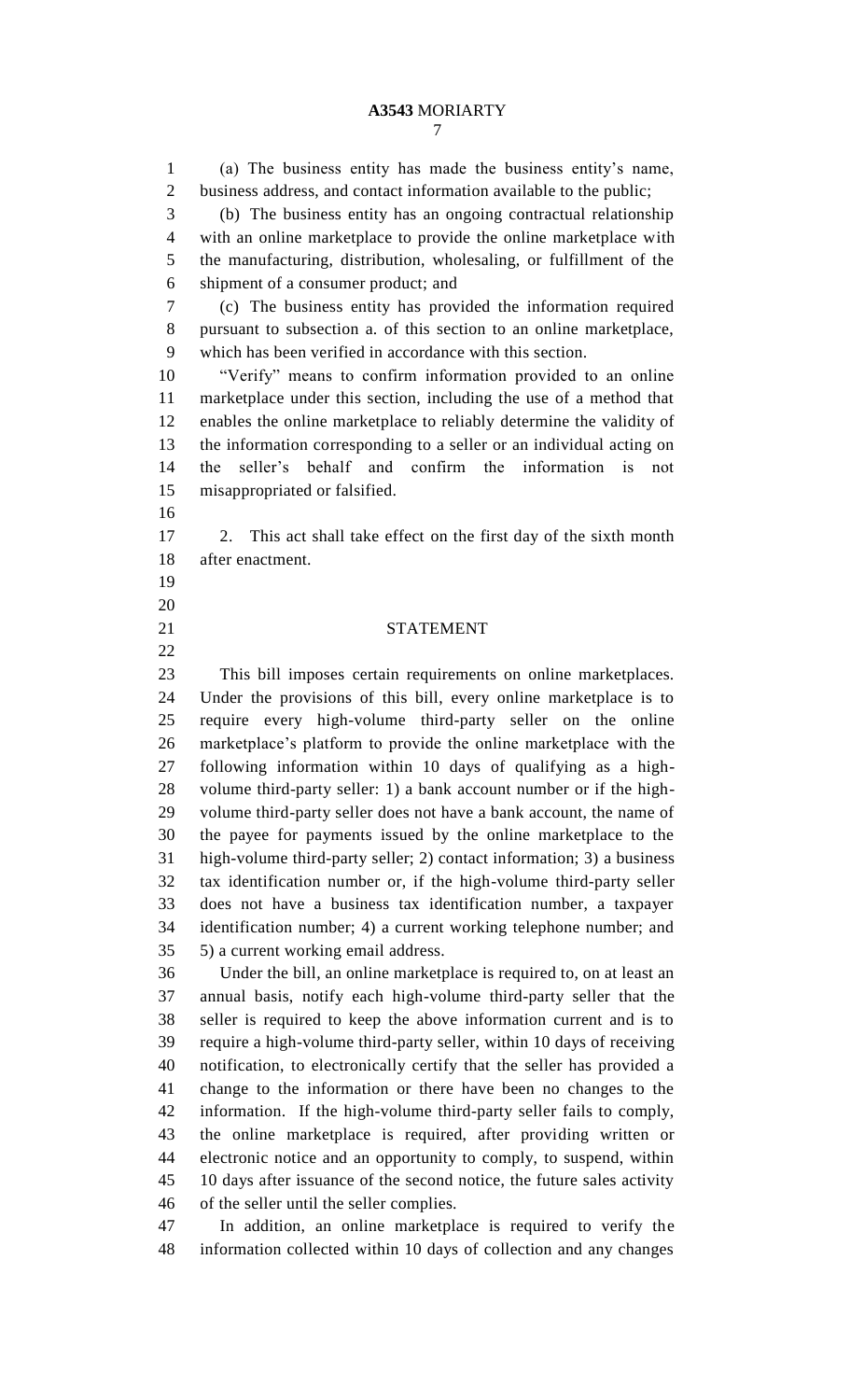to the information collected within 10 days after being notified of the change by the high-volume third-party seller.

 The bill further provides that, with certain exceptions, an online marketplace is to require a high-volume third-party seller that has an aggregate total of \$20,000 or more in annual gross revenues on the online marketplace and uses the online marketplace's platform to provide the following information: 1) the identity of the seller; 2) the physical address of the seller; 3) the contact information; and 4) whether the high-volume third-party seller used a different seller than listed on the product listing, prior to purchase, to supply a consumer product to a consumer and, upon request of an authenticated purchaser, the above information regarding the different seller. This information is required to be disclosed to a consumer in a conspicuous manner in the order confirmation message or other document or communication made to the consumer after a purchase is finalized and in the consumer's account transaction history.

 Under the bill, upon request of a high-volume third-party seller, in certain circumstances, an online marketplace may provide for the partial disclosure of the identity information required to be provided pursuant to the bill. If the online marketplace becomes aware that a high-volume third-party seller has made a false representation to justify a partial disclosure or has received authorization for a partial disclosure and has not provided responsive answers to a consumer inquiry, the online marketplace is to, after providing notice to the high-volume third-party seller, suspend the future sales activity of the seller, unless the seller consents to disclosure of the identity information required under the bill.

 Further, an online marketplace is required to disclose to consumers, in a clear and conspicuous manner, on every product listing of a high-volume third-party seller, a reporting mechanism that allows for electronic and telephonic reporting of suspicious marketplace activity to the online marketplace.

 In addition, if a high-volume third-party seller does not comply with the requirements to provide and disclose information under the bill, the online marketplace is required to, after providing the seller with written or electronic notice and an opportunity to provide or disclose the information, suspend the future sales activity of the seller until the seller complies.

 If the Attorney General has reason to believe that an online marketplace has violated the provisions of this bill or regulations promulgated by the Attorney General, which affects a resident of this State, the Attorney General may bring a civil action to: 1) enjoin an additional violation by the defendant; 2) enforce compliance with the bill's provisions or regulations; 3) obtain civil penalties; or 4) obtain other damages, restitution, compensation, or other remedies as authorized under State law.